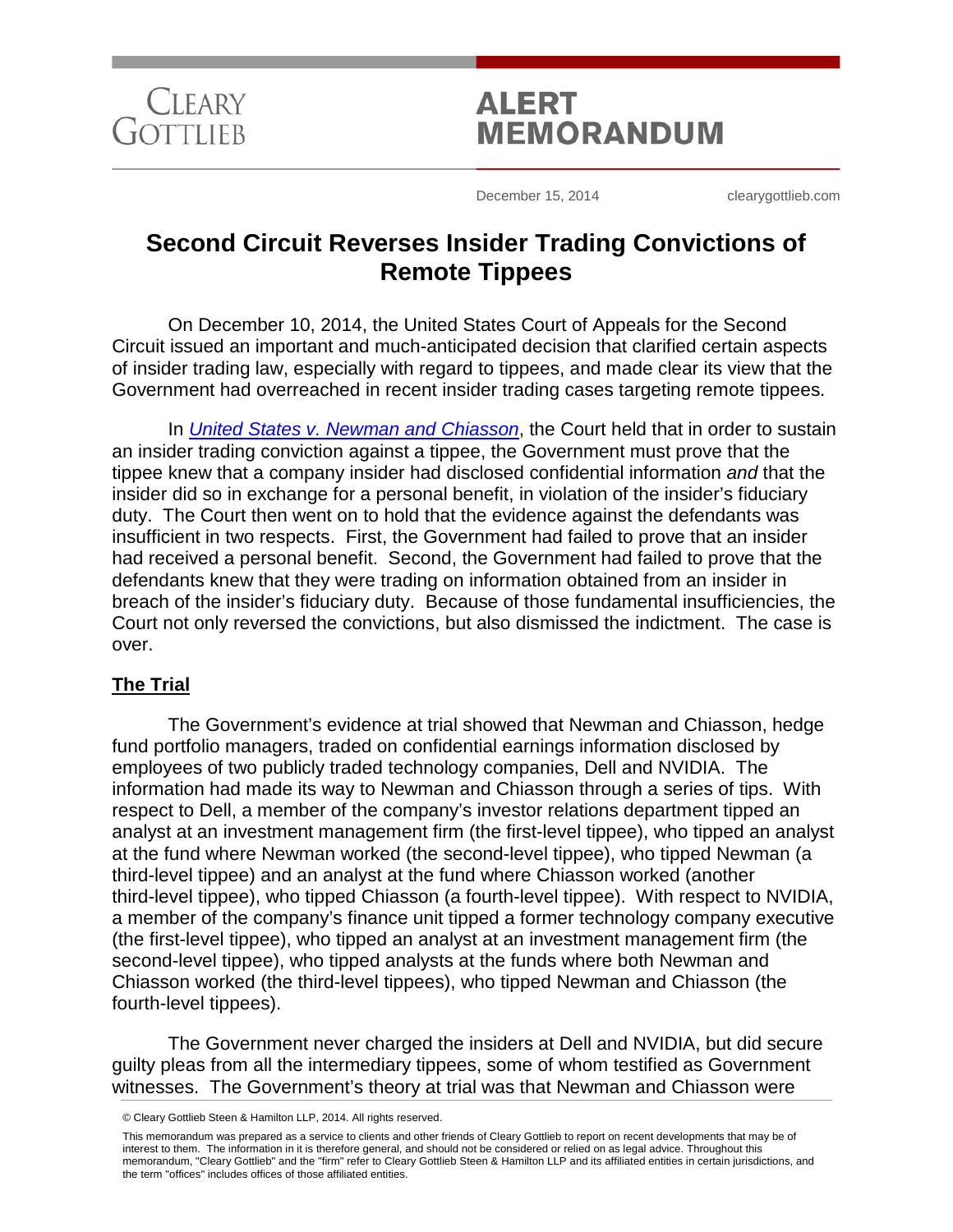| Cleary   | <b>ALERT</b>      |
|----------|-------------------|
| Gottlieb | <b>MEMORANDUM</b> |
|          |                   |

criminally liable for insider trading because, as sophisticated traders, they must have known that the information on which they traded had been disclosed by insiders in breach of a fiduciary duty, and not for any legitimate corporate purpose.

Under the Supreme Court's landmark 1983 ruling in *Dirks v. SEC*, in order to prove its case against Newman and Chiasson, the Government was required to show that the Dell and NVIDIA insiders had disclosed confidential information in exchange for a "personal benefit." In an attempt to satisfy that burden, the Government showed that the Dell insider had sought and received "career advice" from the first-level Dell tippee, whom the insider had known for years as a business school classmate and later as a work colleague, and that the NVIDIA insider was a "family friend" of the first-level NVIDIA tippee, having met the tippee through church and occasionally socialized with him.

At the Government's urging, and over the defendants' objection, the trial judge charged the jury that, with respect to the defendants' knowledge, the Government need prove only that Newman and Chiasson knew that the information they had received came from corporate insiders in breach of their fiduciary duty. The judge did not charge the jury that the Government needed to prove that the defendants knew of the personal benefits received by the insiders.

The jury convicted both defendants. Newman was sentenced to 54 months' imprisonment, and ordered to pay a \$1 million fine and to forfeit more than \$700,000. Chiasson was sentenced to 78 months' imprisonment, and ordered to pay a \$5 million fine and to forfeit more than \$1.3 million.

# **The Second Circuit Decision**

On appeal, the Second Circuit rejected virtually every aspect of the Government's case.

First, the Court held that, contrary to the jury instruction urged by the Government, a conviction for insider trading requires proof that the tippee knew that an insider disclosed confidential information *and* that the insider did so in exchange for a personal benefit. The Court concluded that this holding follows directly from the Supreme Court's decision in *Dirks*, which made clear that exchanging confidential information for a personal benefit is the fiduciary breach that is the *sine qua non* of insider trading liability. Therefore, proving that the tippee had knowledge of the insider's fiduciary breach (which the Government conceded was part of its burden) necessarily means proving that the defendant had knowledge of the personal benefit that is part and parcel of that breach.

If the decision had ended there, the convictions would have been reversed for the faulty jury instruction and the case would have been remanded to the lower court for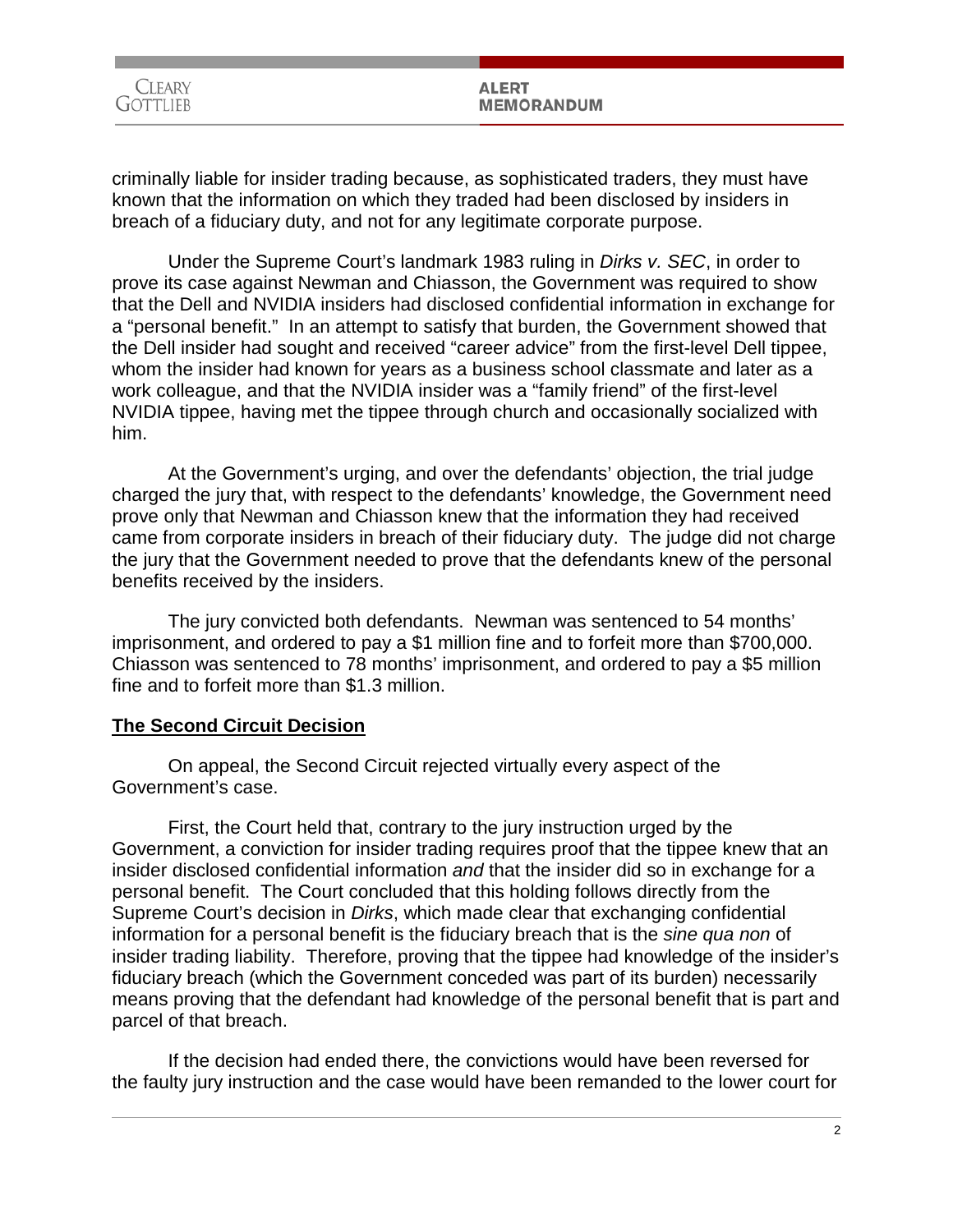| <i>L</i> Teary   |  |
|------------------|--|
| <b>CTOTTLIEB</b> |  |

# **ALERT MEMORANDUM**

retrial. But the Second Circuit went on to find evidentiary insufficiencies in the Government's case and, as a result, dismissed the indictment.

First, the Second Circuit held that the "career advice" received by the Dell insider and the "family friendship" received by the NVIDIA insider were each insufficient as a matter of law to establish the required personal benefit. According to the Court, the "career advice" was little more than the encouragement one would generally expect of a fellow alumnus or casual acquaintance, such as minor suggestions for drafting a resume and preparing for an interview. The "family friendship" was even more ephemeral; the evidence showed that the insider and first-level tippee were "merely casual acquaintances." If these were "personal benefits" for purposes of insider trading liability, the Court noted, then "practically anything would qualify."

The Court acknowledged that "personal benefit" is a broad concept that includes not only pecuniary gain but also reputational benefit that will translate into future earnings and the benefit one would obtain by making a gift of confidential information to a trading relative or friend. But it is not so broad as to include a mere casual friendship. The Court observed, for example, that simply proving that two individuals were alumni of the same school or attended the same church would be insufficient. According to the Court, the law requires "a meaningfully close personal relationship that generates an exchange that is objective, consequential, and represents at least a potential gain of a pecuniary or similarly valuable nature." In short, the personal benefit must be "of some consequence."

The Government's failure to prove that the Dell and NVIDIA insiders received a personal benefit meant that the tippers committed no crime, and since tippee liability is derivative of tipper liability, it necessarily followed that none of the tippees committed a crime. For Newman and Chiasson, that meant dismissal of their indictment. It remains to be seen how the Government and the courts will deal with the intermediary tippees – all of whom pleaded guilty to conduct that the Second Circuit has now said did not violate the law.

After addressing the Government's failure to prove personal benefit, the Second Circuit went on to explain another fundamental defect in the Government's case, relating to the defendants' state of mind: there was "absolutely no testimony or any other evidence that [the defendants] knew they were trading on information obtained from insiders, or that those insiders received any benefit in exchange for such disclosures."

The Court noted that Newman and Chiasson were several steps removed from the insiders, and knew next to nothing about them, and nothing at all about what, if any, personal benefits they received. That made for a novel prosecution. Indeed, the Government did not cite, and the Court did not find, a single case in which tippees as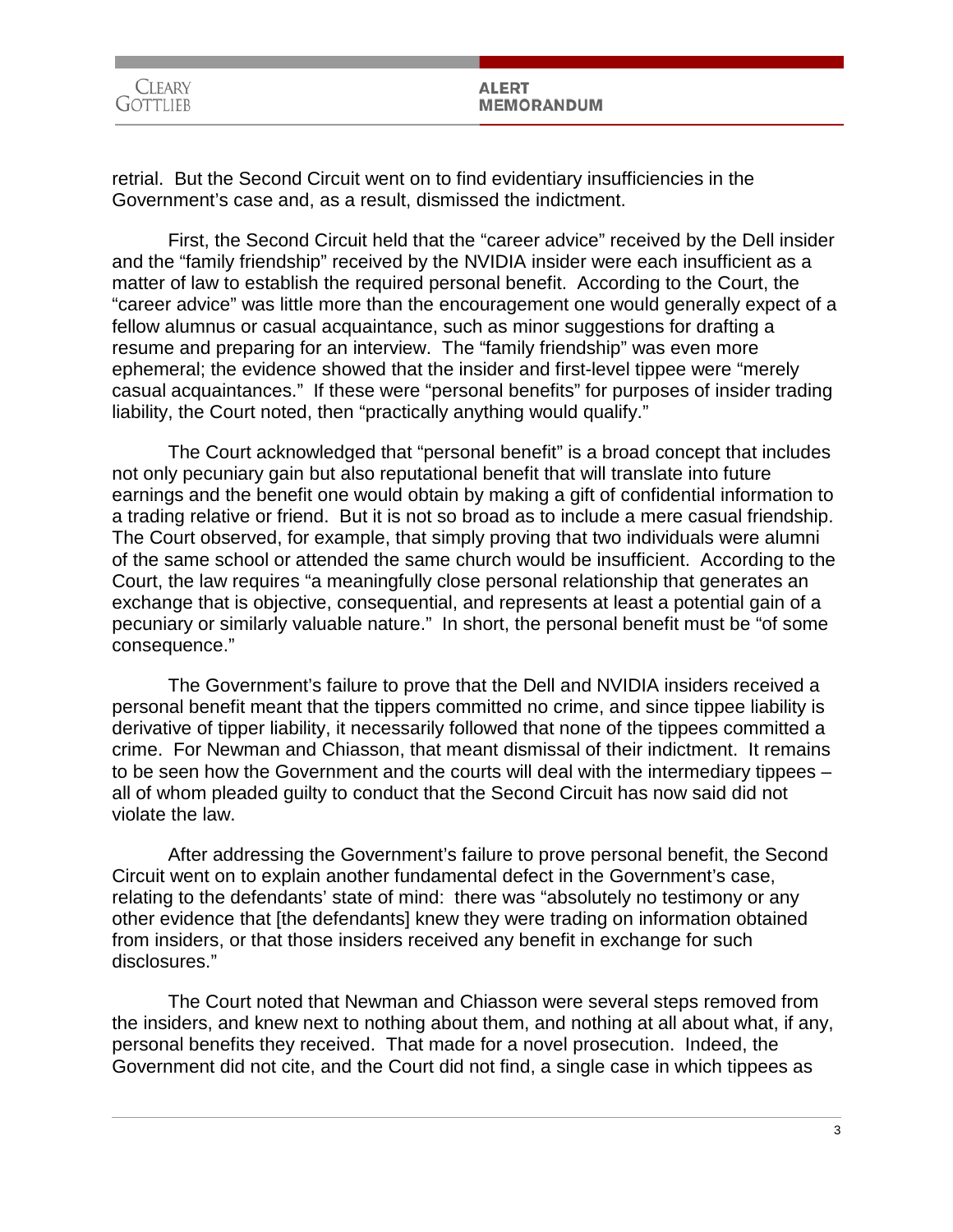| <b>CLEARY</b> | <b>ALERT</b>      |
|---------------|-------------------|
| ⌒<br>GOTTLIEB | <b>MEMORANDUM</b> |

remote as Newman and Chiasson had been held criminally liable for insider trading. Nevertheless, the Government asserted that the specificity, timing, and frequency of the information that Newman and Chiasson received put them on notice that the information originated from a corporate insider who had disclosed the information in breach of a fiduciary duty. But the Court rejected that assertion, observing that portfolio managers regularly receive specific, entirely legitimate financial information concerning public companies. Hedge fund analysts working for portfolio managers routinely develop such information by preparing financial models based on publicly available information and educated assumption. Moreover, analysts routinely receive assistance in their modeling from the public companies themselves, through authorized disclosures. In this case, where the defendants were so far removed from the corporate insiders, and the information they received was consistent with the type of legitimate information they routinely received, the Court found the evidence was insufficient to prove knowledge that the information originated from a corporate insider in breach of a fiduciary duty.

# **Conclusion**

The Second Circuit's decision will no doubt make it more difficult for the Government to secure insider trading convictions against remote tippees. Proving that a remote tippee knew that a corporate insider had improperly disclosed confidential information in exchange for a personal benefit is a challenge in any circumstance. Proving it in the hedge fund context, where, as the Court acknowledged, analysts routinely and legitimately model a company's financial performance, often guided by authorized company disclosures, is especially difficult.

According to the Second Circuit, however, that is the burden that the law requires the Government to shoulder. The Court held fast to the principle that there is no "general duty between all participants in market transactions to forgo actions based on material, nonpublic information." Indeed, "insider trading liability is based on breaches of fiduciary duty, not on informational asymmetries." While Newman and Chiasson may have traded on information not generally available to the public, the Court made clear that such trading is not a crime, absent a breach of fiduciary duty that is known to the trader.

\* \* \*

If you have any questions, please feel free to contact any of your regular contacts at the firm. You may also contact our partners and counsel listed under [White-Collar](http://www.cgsh.com/white-collar_defense_securities_enforcement_and_internal_investigations/)  [Defense, Securities Enforcement, and Internal Investigations](http://www.cgsh.com/white-collar_defense_securities_enforcement_and_internal_investigations/) located in the "Practices" section of our website at [http://www.clearygottlieb.com.](http://www.clearygottlieb.com/)